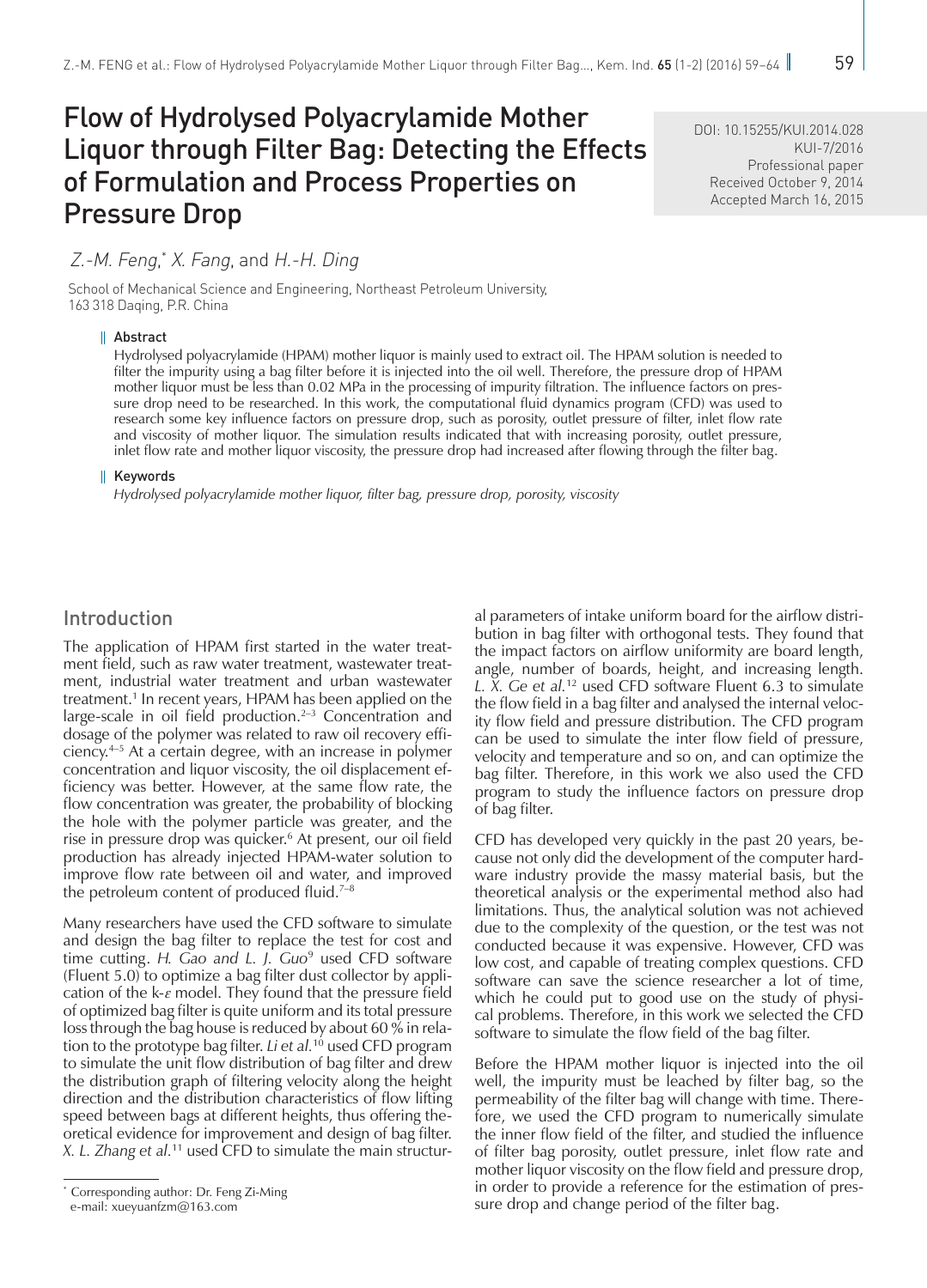# Simulation model and numerical method

The filter bag is shown in Fig. 1. The flow media in the filter was HPAM mother liquor. Medium density was 1010 kg m−3, mass fraction 0.15 %, working temperature 40 °C, outlet pressure 3.5 MPa, maximum flow 150 m3 h−1.



*Fig. 1* – Filter bags *Slika 1* – Filtarske vrećice



*Fig. 2* – Three-dimensional perspective of filter *Slika 2* – Filtar

Fig. 2 is the three-dimensional geometrical model of the filter; inlet and outlet diameters are 160 mm, vessel diameter is 610 mm, vessel height is 1260 mm. The length, diameter and thickness of the filter bag are respectively 820 mm, 160 mm, 2.8 mm. The geometrical model is a single vessel with five filter bags. The green section is the inlet fluid domain, the cyan section is the outlet fluid domain, the five thin-wall constructions are filter bags. The filter bags are assumed to be porous media at the numerical simulation processing.

The grid information of the filter are statistic as follows; inlet grid is 2.236 million, outlet grid is 1.395 million, filter bag grid total number is 1.397 million. The filter mesh was generated by ANSYS-ICEM software, the self-adaption tetrahedral mesh occupied the main section, and the mesh of the filter bag domain was denser than other mesh and all the wall surfaces of the filter have a boundary layer mesh.

Mesh quality is displayed as a histogram where the abscissa (*x*-axis) displays the element quality on a scale from 0 (worst) to 1 (best), and the ordinate (*y*-axis) displays the number of elements in each quality range. The default is 20 bars or divisions between 0 and 1. Thus, the first bar would display the number of elements whose quality is between 0 and 0.05, and the next bar between 0.05 and 0.1. Mesh quality of the bag filter is shown in Fig. 3d. The lowest quality coefficient is 0.4 that completely satisfies the demand for mesh quality by CFD software CFX.



*Fig. 3* – Grid quality information *Slika 3* – Kvaliteta rešetke

The total designed computable cases were 20 by changing porosity, inlet flow rate, outlet pressure and medium viscosity. The boundary conditions were as follows: inlet condition was velocity, outlet condition was static pressure, wall condition was thermal isolation and no slip. The inlet part and outlet part of the filter were defined as the fluid domain, the filter bags construction were defined as porous medium. The turbulence model was *k*-*ε* model, the disperse method of governing equation was finite volume method, difference scheme was second order upwind scheme, the pressure and velocity coupling was SIMPLE algorithm.

The turbulence energy *k* and its turbulent dissipation *ε* in the standard *k*-*ε* model could be achieved by the following transport equation.

$$
\frac{\partial}{\partial t}(\rho k) + \frac{\partial}{\partial x_i}(\rho k u_i) = \frac{\partial}{\partial x_j} \left[ \left( \mu + \frac{\mu_t}{\sigma_k} \right) \frac{\partial k}{\partial x_j} \right] +
$$
  
+ 
$$
G_k + G_b - \rho \varepsilon - Y_m + S_k
$$
 (1)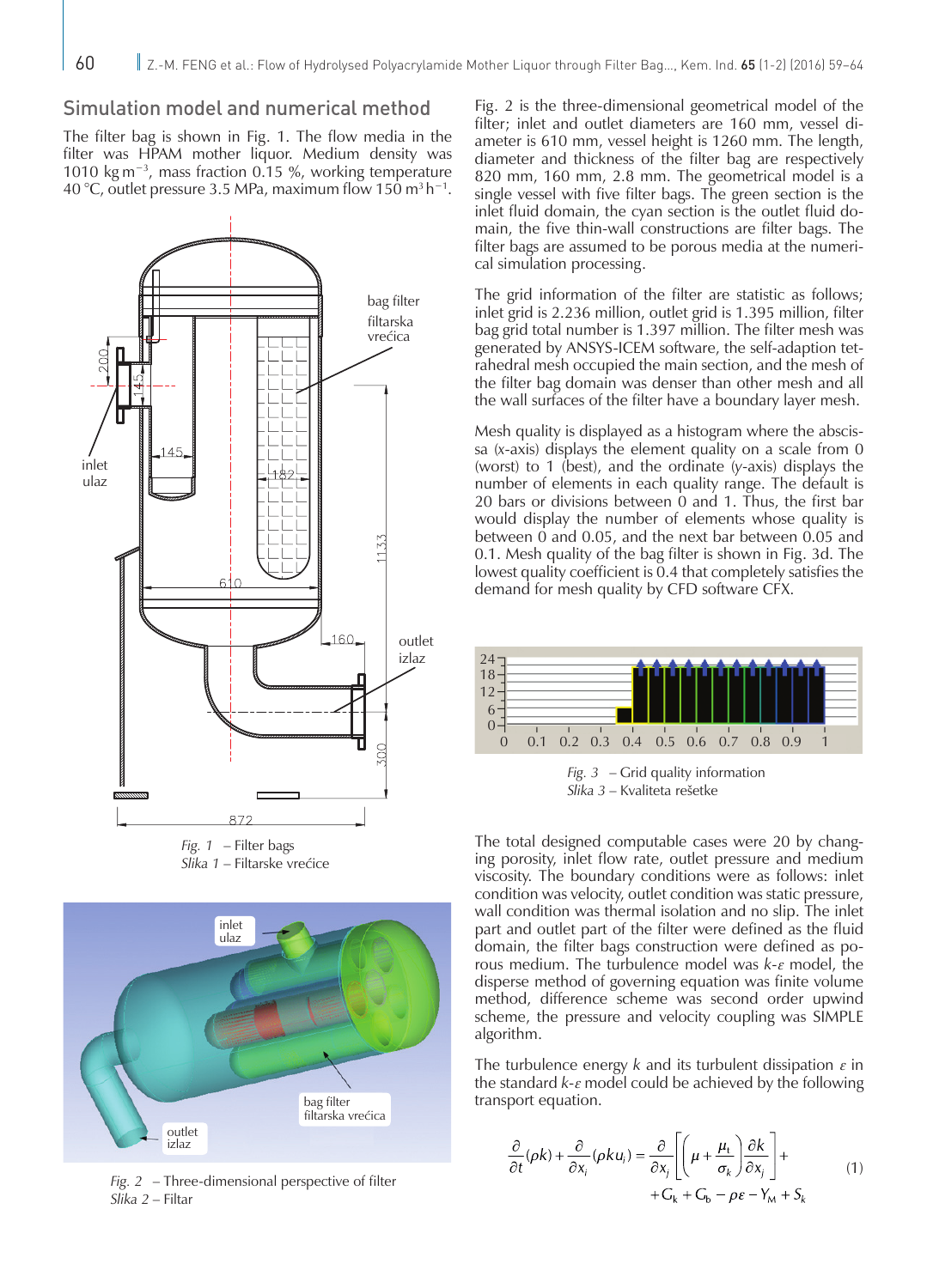$$
\frac{\partial}{\partial t}(\rho \varepsilon) + \frac{\partial}{\partial x_i}(\rho \varepsilon u_i) = \frac{\partial}{\partial x_j} \left[ \left( \mu + \frac{\mu_t}{\sigma_{\varepsilon}} \right) \frac{\partial \varepsilon}{\partial x_j} \right] + \\ + C_{1\varepsilon} \frac{\varepsilon}{k} (G_k + C_{3\varepsilon} G_b) - C_{2\varepsilon} \rho \frac{\varepsilon^2}{k} + S_{\varepsilon}
$$
\n(2)

Computational expression of turbulence viscosity  $\mu_t$  was as follows:

$$
\mu_{t} = \rho C_{\mu} \frac{k^{2}}{\varepsilon} \tag{3}
$$

Model constants are as follows:  $C_{1\epsilon} = 1.44$ ,  $C_{2\epsilon} = 1.92$ , *C*<sub>μ</sub> = 0.09, *σ*<sub>*k*</sub> = 1.0, *σ*<sub>*ε*</sub> = 1.3.

#### *Table 1* – Basic input parameters *Tablica 1* – Osnovni ulazni parametri

| Option<br>Opcija                                | Content<br>Sadržaj                  |
|-------------------------------------------------|-------------------------------------|
| reference pressure<br>referentni tlak           | $0.1 \text{ MPa}$                   |
| buoyancy model<br>model uzgona                  | non-buoyant<br>neplutajući          |
| domain motion<br>kretanje domene                | stationary<br>stacionarno           |
| heat transfer<br>prijenos topline               | isothermal<br>izotermno             |
| fluid temperature<br>temperatura tekućine       | 40 $\degree$ C                      |
| turbulence model<br>model turbulencije          | $k-r$                               |
| turbulence intensity<br>intenzitet turbulencije | $5\%$                               |
| porous loss model<br>model gubitka poroznošću   | isotropic loss<br>izotropni gubitak |
| residual type<br>vrsta ostatka                  | <b>RMS</b>                          |
| residual target<br>temeljni kriterij            | $1.0 \cdot 10^{-4}$                 |

# Results and discussion

Fig. 4 shows the three-dimensional streamline and Fig. 5 presents the three-dimensional velocity vector in the filter. These figures indicated that the flow was three-dimensional, in the inlet pipe and the outlet pipe the flow rates were faster than in other places. HPAM mother liquor evenly flowed into the five filter bags. At the inlet position of the filter bag, the flow suddenly accelerated where there was more flow loss than in other places. In addition, the flow loss was mainly made up of boundary flow loss, secondary flow loss and other inner fluid friction.



strujnica

vektori brzine

#### Influence of porosity on pressure drop



*Fig. 6* – Correlation curve between porosity and pressure drop *Slika 6* – Korelacijska krivulja između poroznosti i pada tlaka

The total porosity of the bag filter is the ratio of total pore space volume of the bag filter and the total volume of the filter bag, and is indicated by percentage. Larger total porosity of the bag filter indicates that the bag filter has larger pore space. When the bag filter is used for a certain amount of time, some particles will block the pore space thus resulting in low porosity. Therefore, it is necessary to study the influence of porosity on the pressure drop. As shown in Fig. 6, with increasing porosity from 0.2 to 0.6, the pressure drop decreased from 3.6 ∙ 10−4 MPa to 3.4 ∙ 10−4 MPa. In terms of increasing amplitude, the total pressure drop was not significant and kept at about 3.5 ∙ 10−4 MPa. It was indicated that the smaller the porosity, the greater the resistance of flow, and the total pressure drop computed by CFD technology could reflect the pressure change rule in the filter in a wide scope of porosity.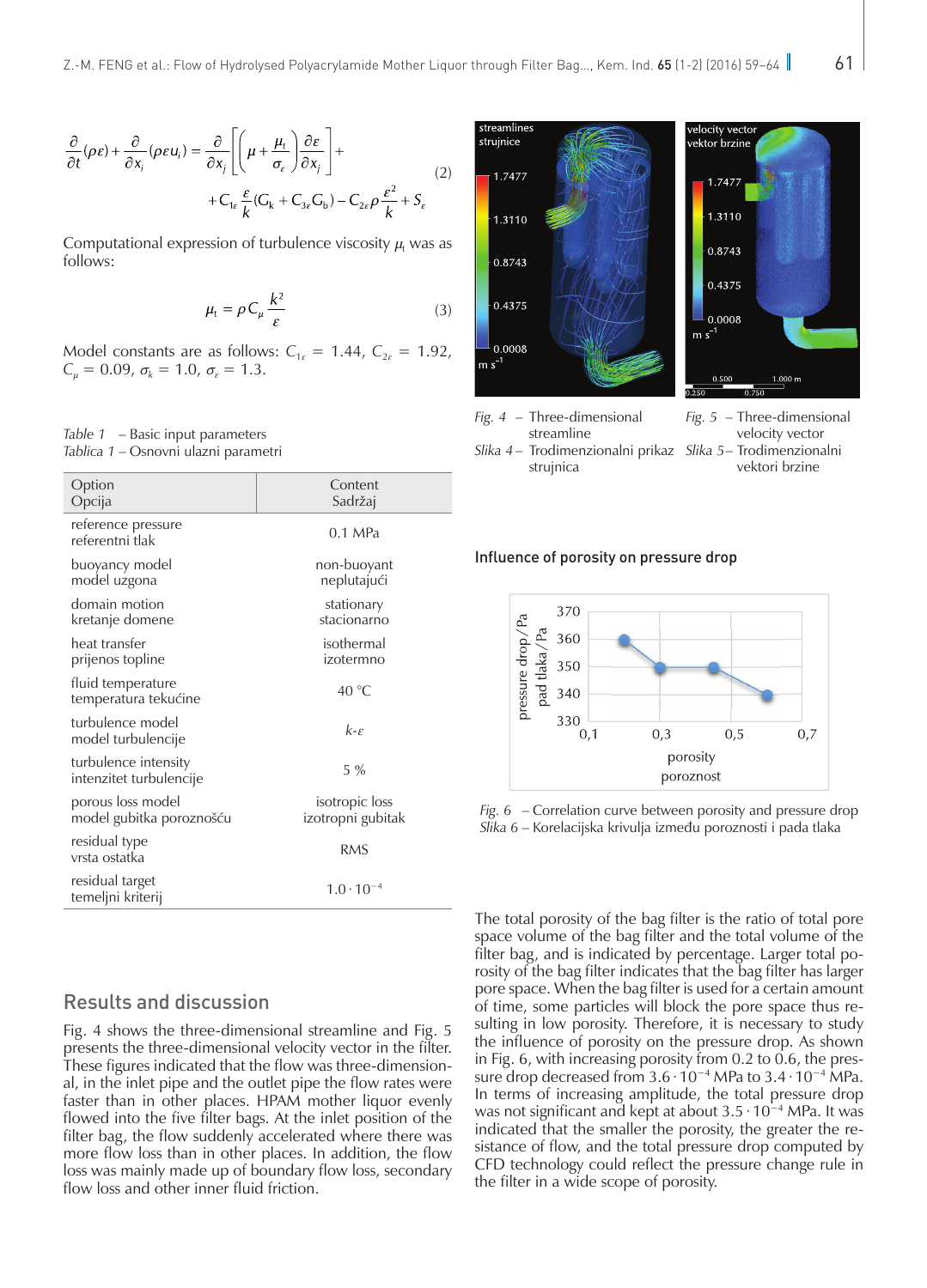#### Influence of outlet pressure on pressure drop



*Fig. 7* – Correlation between outlet pressure and pressure drop *Slika 7* – Odnos između izlaznog tlaka i pada tlaka

When outlet pressure of the bag filter increased, the flow resistance of the solution increased, the solution needed more energy to overcome resistance. Therefore, the pressure drop of the bag filter will increase with the increase in outlet pressure. The influence rule of filter outlet pressure on pressure drop could be observed in Fig. 7. With the increase in outlet pressure from 0.5 MPa to 1.5 MPa, the pressure drop increased, but with outlet pressure from 1.5 MPa to 3.5 MPa, the pressure drop kept stable at near 5.8 ∙ 10−4 MPa.

#### Influence of inlet flow rate on pressure drop



*Fig. 8* – Correlation curve between inlet flow rate and pressure drop

*Slika 8* – Korelacijska krivulja između ulaznog protoka i pada tlaka

As shown in Fig. 8, with the inlet flow rate increasing from 0.1 m s<sup> $-1$ </sup> to 2.6 m s<sup> $-1$ </sup>, the pressure drop rapidly increased, the dependency of the two was non-linear with large increasing amplitude value, the pressure drop ranged from 1.7∙10−4 MPa to 1∙10−2 MPa that stepped over two orders of magnitude. The flow resistance in the filter was made of frictional drag and local resistance. The frictional drag was generated by internal friction of flow when flowing through the filter, thus it is also named one-way resistance. Local resistance was mainly induced by the bag filter. The two resistances increased with the increase in inlet velocity.

#### Influence of viscosity on pressure drop



*Fig. 9* – Correlation between viscosity and pressure drop *Slika 9* – Odnos između viskoznosti i pada tlaka

AN913, AN923, AN934 are three different types of HPAM products all produced by SNF, France.<sup>13</sup> These three types of HPAM come in the form of powder and granules, and their relative molecular masses are  $1.17 \cdot 10^7$ ,  $1.19 \cdot 10^7$ , 2.11  $\cdot 10^7$ , respectively. The initial viscosity of AN913, AN923, and AN934 were 16.12 ∙ 10−3 Pa s, 21.11 ⋅ 10<sup>-3</sup> Pa s, 28.14 ⋅ 10<sup>-3</sup> Pa s, respectively. The viscosity of HPAM solution increased with the increase in temperature.

As shown in Fig. 9, as the viscosity increased, the pressure drop increased. The total pressure-drop curve increased approximately linearly with direct proportion. At viscosities of AN913 solution, AN923 solution, AN934 solution of 50 cP (5.0 ∙ 10−2 Pa s), 100 cP (1.00 ∙ 10−1 Pa s), 250 cP  $(2.50 \cdot 10^{-1}$  Pa s), respectively, the pressure drops were 3.7∙10−4 MPa, 4.1∙10−4 MPa, 4.9∙10−4 MPa, respectively. Fluid resistance is proportional to the viscosity, because the internal resistance in the main flow and in the boundary layer will increase with the increase in flow viscidity. This is the main cause of the increased pressure drop in the bag filter.

### Conclusion

The physical model of a filter bag was simplified as porosity material, and the CFD simulation model of filter was built. Conducted was the numerical computation of influence factors on pressure drop, such as porosity, outlet pressure, inlet flow rate and viscosity.

1) The total pressure loss, calculated by CFD software, can reflect the pressure drop changing rule in the filter.

2) With the porosity increasing, the pressure drop slightly decreased. But overall, the total pressure drop was not significant and kept at about 3.6 ∙ 10−4 MPa.

3) When the outlet pressure was in the scope of 0.5 MPa to 1.5 MPa, the pressure drop increased quickly from 1 ∙ 10−2 MPa to 5.5 ∙ 10−4 MPa. When the outlet pressure ranged from 1.5 MPa to 3.5 MPa, the pressure drop nearly kept stable, at about 5.8 ∙ 10−4 MPa.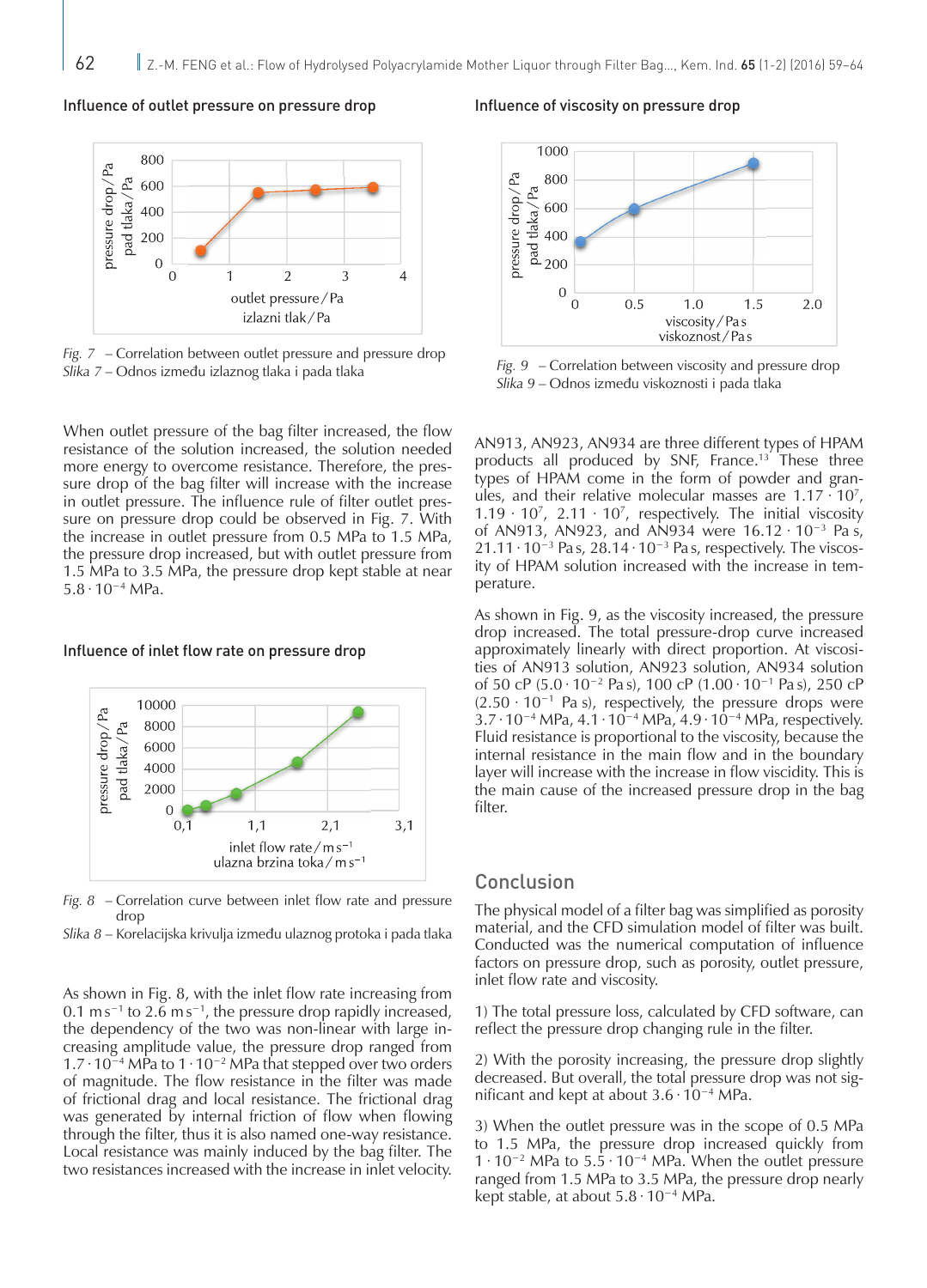4) With the inlet flow rate increasing from 0.1 m s<sup> $-1$ </sup> to 2.6 m s<sup>-1</sup>, the pressure drop rapidly increased, the dependency of the two was non-linear with large increase in amplitude value, the pressure drop ranged from 1.7 ∙ 10−4 MPa to 1 ∙ 10−2 MPa that stepped over two orders of magnitude.

5) As viscosity increased, the pressure drop increased. The total pressure-drop curve increased approximately linearly with direct proportion. When the viscosities were 50 cP (5.0 ∙ 10−2 Pa s), 495 cP (4.95 ∙ 10−1 Pa s), 1500 cP (1.500 Pa s), the pressure drops were  $3.7 \cdot 10^{-4}$  MPa, 6 ∙ 10−4 MPa, 9.2 ∙ 10−4 MPa, respectively.

#### List of abbreviations and symbols Popis kratica i simbola

| CFD                                                                         | - computational fluid dynamics<br>– računalna dinamika fluida                                                                                                                                                 |
|-----------------------------------------------------------------------------|---------------------------------------------------------------------------------------------------------------------------------------------------------------------------------------------------------------|
| <b>HPAM</b>                                                                 | - hydrolysed polyacrylamide<br>– hidrolizirani poliakrilamid                                                                                                                                                  |
| <b>RMS</b>                                                                  | - root mean square<br>– korijen srednjeg kvadratnog odstupanja                                                                                                                                                |
| $C_{1\epsilon}$ , $C_{2\epsilon}$ , $C_{3\epsilon}$ , $C_{\mu}$ – constants | - konstante                                                                                                                                                                                                   |
| $G_{b}$                                                                     | - turbulence kinetic energy generated by<br>buoyancy, J m <sup>-3</sup> s <sup>-1</sup><br>– turbulencijska kinetička energija uzrokovan<br>uzgonom, $J m^{-3} s^{-1}$                                        |
| $G_{k}$                                                                     | - turbulence kinetic energy generated by laminar<br>velocity gradient, $J m^{-3} s^{-1}$<br>- turbulencijska kinetička energija uzrokovana<br>gradijentom laminarne brzine, J m <sup>-3</sup> s <sup>-1</sup> |
| k                                                                           | - turbulence kinetic energy, J kg <sup>-1</sup><br>– turbulencijska kinetička energija, J kg <sup>-1</sup>                                                                                                    |
| $S_k$ , $S_k$                                                               | - defined by users, $J m^{-3} s^{-1}$<br>- definirano od strane korisnika, J m <sup>-3</sup> s <sup>-1</sup>                                                                                                  |
| t                                                                           | – time, s<br>– vrijeme, s                                                                                                                                                                                     |
| $U_i$                                                                       | - velocity, $\text{m s}^{-1}$<br>$-$ brzina, m s <sup>-1</sup>                                                                                                                                                |
| $Y_{M}$                                                                     | - contribution of the fluctuating dilatation in<br>compressible turbulence, J m <sup>-3</sup> s <sup>-1</sup><br>– doprinos fluktuirajuće dilatacije kompresibilne<br>turbulencije, $J m^{-3} s^{-1}$         |
| $\boldsymbol{\varepsilon}$                                                  | - turbulence dissipation, $J kg^{-1} s^{-1}$<br>- turbulencijska disiipacija, J kg <sup>-1</sup> s <sup>-1</sup>                                                                                              |
| μ                                                                           | - dynamic viscosity, Pas, P (1 P = 0,1 Pas)<br>– dinamička viskoznost, Pa s, P                                                                                                                                |
| $\mu_{\rm t}$                                                               | - turbulence viscosity, Pas, P (1 P = $0,1$ Pas)<br>– turbulencijska viskoznost, Pas, P                                                                                                                       |
| ρ                                                                           | $-$ density, kg m <sup>-3</sup><br>$-$ gustoća, kg m <sup>-3</sup>                                                                                                                                            |
| $\sigma_{k}$ , $\sigma_{\varepsilon}$                                       | – turbulence Prandtl numbers for $k$ and $\varepsilon$<br>– turbulencijski Prandtlov broj za k i $\varepsilon$                                                                                                |

#### References Literatura

- 1. *Y. C. Zhang, S.Q. Liu, B. Y. Gao*, Development and prospects of cationic polyacrylamide for wastewater treatment, Ind. Water Treat. **22** (2002) 15–17, doi: [http://dx.doi.](http://dx.doi.org/10.3969/j.issn.1005-829X.2002.07.005) [org/10.3969/j.issn.1005-829X.2002.07.005.](http://dx.doi.org/10.3969/j.issn.1005-829X.2002.07.005)
- 2. *Q. L. Gang*, A dissertation on Chinese tertiary recovery technology, Oil Gas Recovery Techn. **5** (1998) 1–7, doi: [http://](http://lib.cqvip.com/qk/90849X/199804/3208657.html) [lib.cqvip.com/qk/90849X/199804/3208657.html.](http://lib.cqvip.com/qk/90849X/199804/3208657.html)
- 3. *P. H. Li, Z.M. Li, B. F. Li*, Study on effect of polymer concentration on enhancing oil recovery and field test, Adv. Fine Petrochem. **10** (2009) 6–8, doi: [http://dx.doi.org/10.3969/j.](http://dx.doi.org/10.3969/j.issn.1009-8348.2009.08.002) [issn.1009-8348.2009.08.002.](http://dx.doi.org/10.3969/j.issn.1009-8348.2009.08.002)
- 4. *Y. Liu, C. Z. Liu, F. L. Yang*, Study on improving oil recovery using high concentration polymer solution, Oil Drill. Prod. Techn. **28** (2006) 33–35, doi: [http://dx.doi.org/10.3969/j.](http://dx.doi.org/10.3969/j.issn.1000-7393.2006.04.011) [issn.1000-7393.2006.04.011.](http://dx.doi.org/10.3969/j.issn.1000-7393.2006.04.011)
- 5. *Q. M. Wang, G. Z. Liao*, The practice and understanding of polymer flooding technology, Petrol. Geol. Oil Field Develop. Daqing **18** (1999) 1–5, doi: [http://dx.doi.org/10.3969/j.](http://dx.doi.org/10.3969/j.issn.1000-3754.1999.04.001) [issn.1000-3754.1999.04.001.](http://dx.doi.org/10.3969/j.issn.1000-3754.1999.04.001)
- 6. *K. C. Taylor, R. A. Burke*, Development of a flow injection analysis method for the determination of acrylamide copolymers in brines, J. Pet. Sci. Eng. **21** (1998) 129–139, doi: [http://dx.doi.org/10.1016/S0920-4105\(98\)00042-4.](http://dx.doi.org/10.1016/S0920-4105(98)00042-4)
- 7. *D. Wu, S. X. Guan, Y. G. Tai*, Factors affecting the replacement of filter-bag for polypropylene amine liquor, Chem. Res. **4**  (2011) 84–88. doi: [http://dx.doi.org/10.3969/j.issn.1008-](http://dx.doi.org/10.3969/j.issn.1008-1011.2011.04.019) [1011.2011.04.019](http://dx.doi.org/10.3969/j.issn.1008-1011.2011.04.019).
- 8. *D. Wu, S. X. Guan, Y. N. Tai, F. L. Meng*, *C. H. Song*, Factors affecting the replacement period of filter-bag for polypropylene amine liquor, Chem. Res. **4** (2011) 84–88, doi: [http://](http://dx.doi.org/10.3969/j.issn.1008-1011.2011.04.019) [dx.doi.org/10.3969/j.issn.1008-1011.2011.04.019](http://dx.doi.org/10.3969/j.issn.1008-1011.2011.04.019).
- 9. *H. Gao, L. J. Guo*, Characteristics of Gas-Solid Two-Phase Flow for Filter Dust Collector with Low Entry, Journal of Xi-An JiaoTong University **34** (2000) 50–54, [http://dx.chinadoi.cn/10.3321%2fj.issn%3a0253-](http://dx.chinadoi.cn/10.3321%2fj.issn%3a0253-987X.2000.05.012) [987X.2000.05.012](http://dx.chinadoi.cn/10.3321%2fj.issn%3a0253-987X.2000.05.012).
- 10. *M. M. Li, F. T. Xing, Z. F. Chen*, Numerical Simulation Analysis on Bag Filter Flow Filed Based on CFD, Ind. Safety Environ. Prot. **37** (2011) 19–21, doi: [http://dx.chinadoi.](http://dx.chinadoi.cn/10.3969%2fj.issn.1001-425X.2011.01.008) [cn/10.3969%2fj.issn.1001-425X.2011.01.008.](http://dx.chinadoi.cn/10.3969%2fj.issn.1001-425X.2011.01.008)
- 11. *X. L. Zhang, H. G. Shen, R. Zhou, Z. Liang, J. S. Xu, Q. Xu, W. H. Ge*, Analysis of The Structural Parameters of Intake Uniform Board Impacting on The Airflow Distribution In The Bag Filter, Environ. Eng. **30** (2012) 76–80, doi: [http://](http://lib.cqvip.com/qk/93897X/201204/42986782.html) [lib.cqvip.com/qk/93897X/201204/42986782.html.](http://lib.cqvip.com/qk/93897X/201204/42986782.html)
- 12. *L. X. Ge, S. B. Lv, F. Zhang*, Numerical Simulation and Calculation of the Inner Flow Field Based on the Filter Bag, J. Bengbu. Coll. **2** (2013) 22–25, doi: [http://lib.cqvip.com/](http://lib.cqvip.com/qk/71567X/201303/%2046053146.html) [qk/71567X/201303/ 46053146.html](http://lib.cqvip.com/qk/71567X/201303/%2046053146.html).
- 13. *J. Han, B. L. Kong, X. H. Lv,* Study on changes of hydrolysis degree and solution viscosity of HPAM at different reservoir temperatures, Oilfield Chem. **23** (2006) 235–238, doi: <http://dx.doi.org/10.3969/j.issn.1000-4092.2006.03.011>.